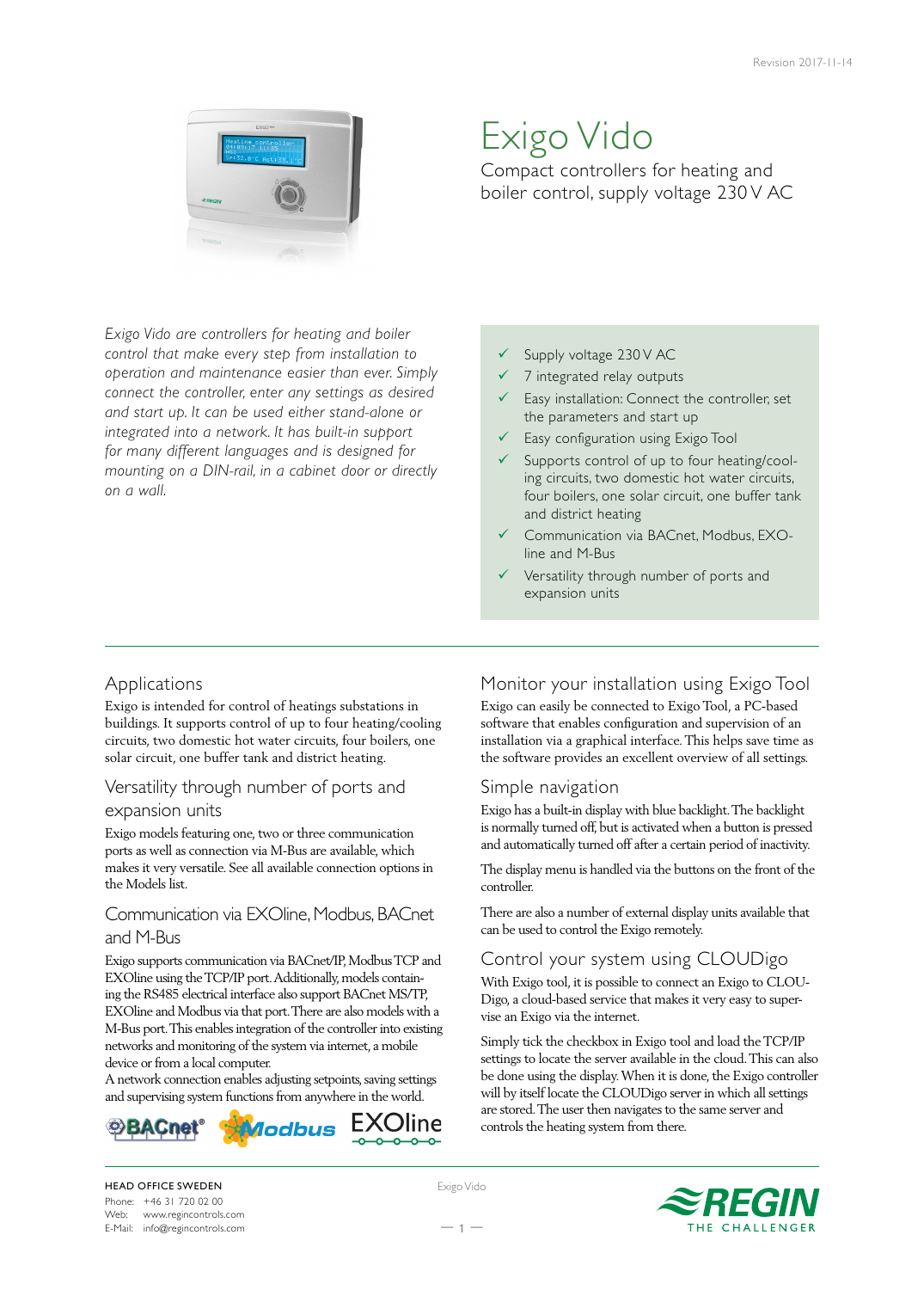# Technical data

| Supply voltage             | 230 V AC                                                                          |
|----------------------------|-----------------------------------------------------------------------------------|
| <b>Ambient temperature</b> | 050 °C                                                                            |
| Storage temperature        | $-20+70$ °C                                                                       |
| <b>Ambient humidity</b>    | Max. 95 % RH                                                                      |
| <b>Protection class</b>    | IP20, IP40 when mounted in cabinet                                                |
| Memory backup              | Built-in long life battery gives long backup time of all settings incl. real time |
| <b>Battery type</b>        | CR2032 replaceable Lithium cell                                                   |
| <b>Battery life</b>        | Min. 8 years                                                                      |
| <b>Display</b>             | Backlit LCD, 4 rows of 20 characters                                              |
| <b>Mounting</b>            | DIN-rail, cabinet or on wall                                                      |
| Dimensions (WxHxD)         | 146.7 x 97.6 x76.0 mm incl. terminals                                             |

# Inputs

| Analogue inputs (AI)  | $PT1000 (-50+150°C)$                                                    |  |  |  |
|-----------------------|-------------------------------------------------------------------------|--|--|--|
| Digital inputs (DI)   | For potential-free contacts                                             |  |  |  |
| Universal inputs (UI) | Can be configured to function as either analogue input or digital input |  |  |  |

# Outputs

| Universal analogue I/O (UA) | Configurable 010 V DC; 210 V DC; 100 V DC or 102 V DC output (12 bit short-circuit protected) or 010<br>V DC input |
|-----------------------------|--------------------------------------------------------------------------------------------------------------------|
| Digital outputs (DO)        | 7x relay, 230 V AC, 1 A inductive load per relay                                                                   |

# Communication ports

| <b>TCP/IP</b>      | EXOline, Modbus, BACnet/IP, CLOUDigo |  |  |  |
|--------------------|--------------------------------------|--|--|--|
| <b>RS485</b>       | EXOline, Modbus, BACnet MS/TP        |  |  |  |
| <b>M-Bus ports</b> | M-Bus communication                  |  |  |  |

Models

| <b>Article</b>    | <b>Display</b>   | <b>AI</b> | DI         | UI | <b>UA</b> | DO | <b>PWM</b>               | <b>RS485</b><br>ports    | <b>TCP/IP</b><br>ports | M-Bus<br>ports | <b>Power</b><br>consumption |
|-------------------|------------------|-----------|------------|----|-----------|----|--------------------------|--------------------------|------------------------|----------------|-----------------------------|
| <b>HCV190D-1</b>  | X                |           | $\sqrt{2}$ | 4  |           |    | -                        | -                        |                        |                | 7.5 VA                      |
| <b>HCV191DW-1</b> | X                |           | C          | 4  |           |    | -                        | $\overline{\phantom{0}}$ |                        | -              | 9.5 VA                      |
| <b>HCV192DW-1</b> | X                |           | ⌒          | 4  |           |    | $\overline{\phantom{0}}$ |                          |                        |                | <b>10 VA</b>                |
| HCV193DWM-1       | X                |           | $\sim$     | 4  |           |    | ٠                        |                          |                        |                | 10.5 VA                     |
| HCV203DWM-1       | $\check{ }$<br>ᄉ |           | ∽          | 4  |           |    |                          |                          |                        |                | <b>11 VA</b>                |

## Accessories

| <b>Article</b>   | <b>Description</b>                |  |  |  |
|------------------|-----------------------------------|--|--|--|
| E3-DSP           | External display                  |  |  |  |
| ED-T7            | External touch screen display     |  |  |  |
| E0R-3            | Repeater 24 V                     |  |  |  |
| E0R230K-3        | Repeater 230 V                    |  |  |  |
| IO-A15MIXW-3-BEM | Ardo expansion unit with 15 I/O:s |  |  |  |
| IO-A28MIXW-3-BEM | Ardo expansion unit with 28 I/O:s |  |  |  |
| IO-V19MIXW-1-BEM | Vido expansion unit with 19 I/O:s |  |  |  |

# **CE**

**Low Voltage Directive (LVD) standards:** This product conforms to the requirements of the European Low Voltage Directive (LVD) 2014/35/EU through product standards EN 60730-1 and EN 60730-2-9.

**EMC emissions & immunity standard:** This product conforms to the requirements of the EMC Directive 2014/30/EU through product standards EN 61000-6-2 and EN 61000-6-3.

**RoHS:** This product conforms to the Directive 2011/65/EU of the European Parliament and of the Council.